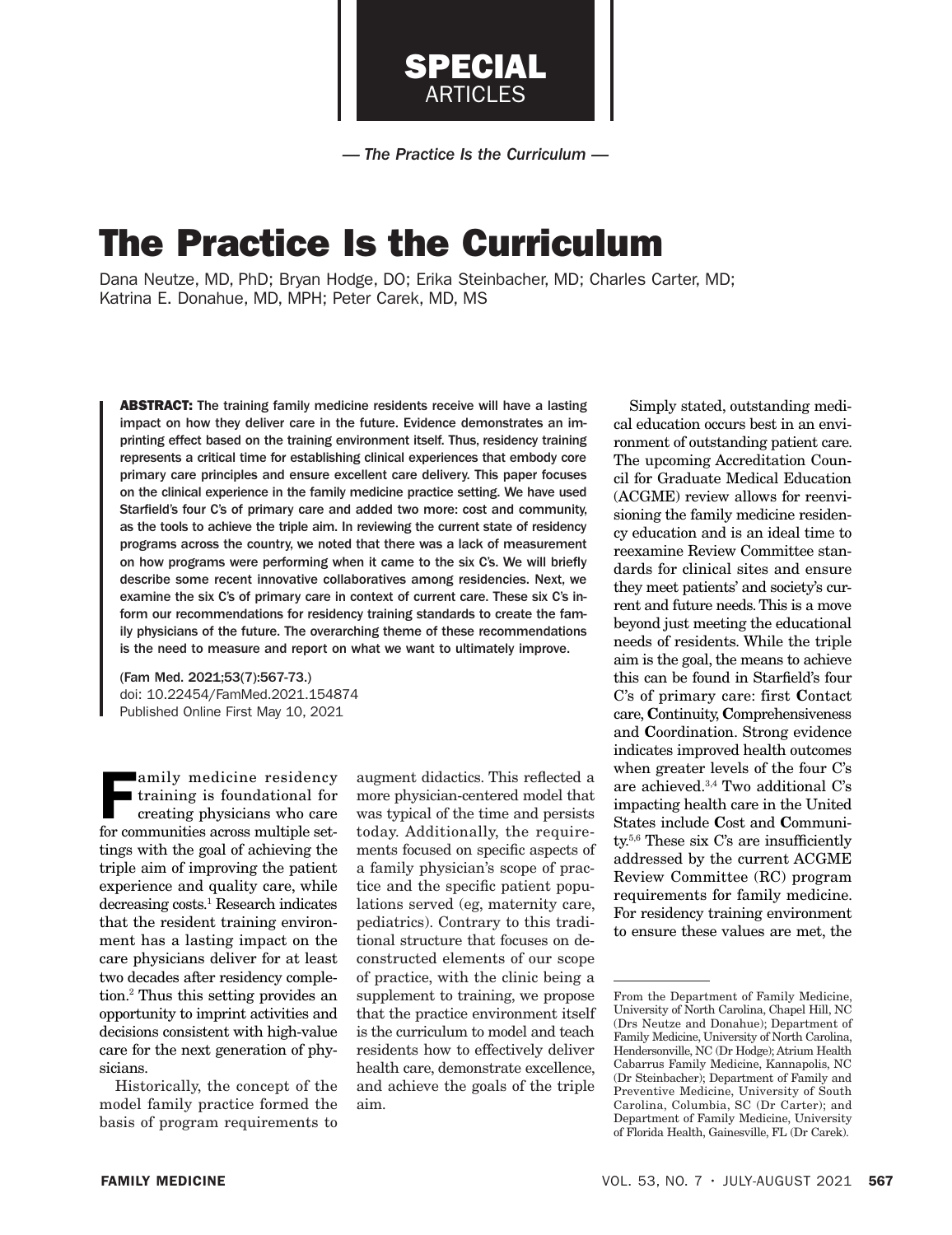family medicine practice needs new metrics.

The ACGME Review Committee for family medicine sets forth several structural, process, and outcomes requirements for outpatient training (Table 1). These requirements stipulate that residents have a patient panel, achieve a minimum volume of office visits, and experience a diversity of clinical conditions and patients. However, while these requirements lay a foundation for outpatient resident practice, they allow

for interpretation that does not ensure a standardized environment of excellence during these formative years. For example, residents must have 1,650 continuity visits, but there is neither a defined standard metric for continuity nor an

| <b>Domain</b>             | <b>Section</b>   | <b>Current ACGME Standard</b>                                                                                                                  | <b>Additional Recommendations</b>                                                                                                                                                                                                               |
|---------------------------|------------------|------------------------------------------------------------------------------------------------------------------------------------------------|-------------------------------------------------------------------------------------------------------------------------------------------------------------------------------------------------------------------------------------------------|
| Empanelment               | IV.C.4           | Assigned a primary care clinic                                                                                                                 |                                                                                                                                                                                                                                                 |
|                           | IV.C.4.c)        | Must have a panel (no size<br>specified)                                                                                                       | Must provide demographic data on this<br>panel                                                                                                                                                                                                  |
| First contact care/access | IV.C.4.a)        | Must be in clinic a minimum of<br>40 weeks out of the year.                                                                                    | Adopt open access scheduling                                                                                                                                                                                                                    |
|                           | IV.C.4.a)(1)     | Must not be away from clinic for<br>more than 8 weeks at a time.                                                                               | Must measure access for each resident                                                                                                                                                                                                           |
|                           | IV.C.4.f         | Residents' patient encounters<br>should include telephone visits,<br>e-visits, group visits, and patient-<br>peer education sessions.          | Must have a defined process for<br>evaluating competence and independence<br>in virtual care                                                                                                                                                    |
|                           |                  |                                                                                                                                                | Rotation demands should not prohibit<br>timely response to patients.                                                                                                                                                                            |
| Continuity                | IV.C.4.e         | 1,650 in-person clinic visits, of<br>which:<br>165 visits with patients <10<br>years of age, and 165 visits with<br>patients >60 years of age. | A proportion of these visits can be virtual                                                                                                                                                                                                     |
|                           | IV.C.4.c)        | Must see their panel across a<br>spectrum of settings.                                                                                         | Must measure usual-provider continuity.                                                                                                                                                                                                         |
|                           | IV.C.4.c.(1)     | Long-term care experiences<br>must occur over a minimum of<br>24 months.                                                                       |                                                                                                                                                                                                                                                 |
| Comprehensiveness         | IV.C.4.b)        | Should have a mix of acute,<br>chronic, and wellness visits.                                                                                   | Must measure and provide feedback on<br>referral rate                                                                                                                                                                                           |
|                           |                  |                                                                                                                                                | By PGY-2 year, panel should include<br>patients with two or more chronic<br>disease states including mental health<br>diagnoses.                                                                                                                |
|                           |                  |                                                                                                                                                | Residents should have an opportunity<br>to be directly involved in the care of<br>conditions currently amenable to primary<br>care that were previously in the realm of<br>specialists such as hepatitis C, HIV, and<br>substance use disorder. |
|                           | VI.A.1.b)(2).(a) | Must receive data on quality<br>metrics and benchmarks related<br>to their patient populations.                                                | The FMP must have an established<br>process for quality improvement.                                                                                                                                                                            |
|                           | IV.D.3.b         | Must participate in at least one<br>quality improvement project.                                                                               | Must participate in a quality<br>improvement project that is integrated<br>into the FMP QI process and addresses<br>practice- or community-level metric.                                                                                        |

(Continued on next page)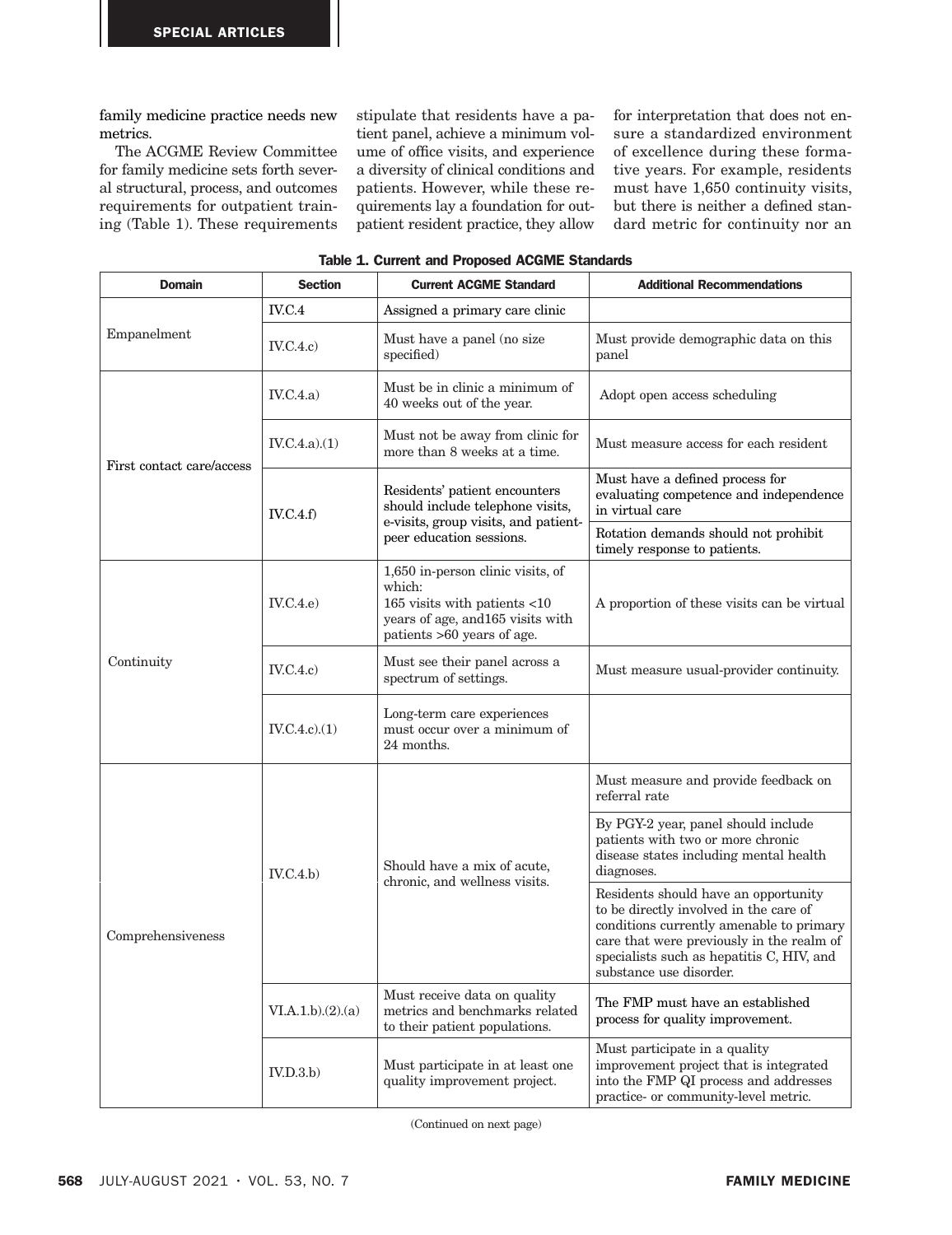| <b>Domain</b>        | <b>Section</b>          | <b>Current ACGME Standard</b>                                                                        | <b>Additional Recommendations</b>                                                                                                 |
|----------------------|-------------------------|------------------------------------------------------------------------------------------------------|-----------------------------------------------------------------------------------------------------------------------------------|
| Coordination of care |                         |                                                                                                      | Residents must participate in a<br>formal transitions-of-care process for<br>hospitalized patients.                               |
|                      |                         |                                                                                                      | Ability for direct coordination between<br>behavioral health provider and<br>continuity physician whether in person<br>or virtual |
| Cost                 | IV.B.1.f)(1)(g)         | Understanding health care<br>finances and its impact on<br>individual patients' health<br>decisions. | Residents must have access to basic cost<br>of labs and imaging (at least relative<br>costs).                                     |
|                      |                         |                                                                                                      | Must provide data on cost per member,<br>ordering rates of high-cost imaging for<br>panel                                         |
| Community            | VI.A.1.b)(3).<br>(a)(i) | Activities aimed at reducing<br>health care disparities.                                             | FMP must have a way to document<br>social determinants of health and have<br>community resources available.                       |
|                      |                         |                                                                                                      | Must have patient representation in an<br>advisory role                                                                           |

Table 1: Continued

Abbreviations: ACGME, Accreditation Council for Graduate Medical Education; PGY, postgraduate year; FMP, family medical practices; QI, quality improvement.

established goal. While visit numbers are controversial, recommendations that will meaningfully improve the care delivered, and thus the educational imprinting achieved, should be prioritized.

In this paper, we outline the current state of family medicine residency practices, recent innovative work, the timely relevance of the six C's, and recommendations for residency clinical site requirements. While the objective is to create family physicians with maximally appropriate scope of practice across multiple settings, this paper focuses on care delivery for the family medicine practice population, which often accounts for the majority of a practicing physician's professional time.

## Current State of Residency Practices

Obtaining performance data on the triple aim and the six C's of primary care is challenging because they are not routinely measured. Data from the I3 collaborative, comprised of 10-23 primary care residency programs across four states, suggests wide variability in achieving the triple aim across residency

programs.7,8 In a recent unpublished survey by the American Board of Family Medicine, fewer than half of residents knew the size of their panel and only half knew anything about their panel's demographics or clinical conditions.9 The Clinic First initiative conducted site visits at 23 residency clinics, finding less than half measured continuity from the patient's perspective, and these rates varied from 21%- 81%.10 Similarly, the Length of Training Pilot, a case control study of 13 residency programs extending training to 4 years, found that defining resident continuity was challenging and needs special attention.<sup>11</sup> Specialty referral rates, an indirect marker of comprehensiveness, also vary widely between programs, 7%- 31%.12 Overall, there is not enough measurement to know how the majority of programs are performing, and, when areas are measured, there is wide variability.

Some lessons can be learned from a few programs examining transformative changes in one or more of the six C's.13 The Preparing the Personal Physician for Practice (P4) project studied new models of

family medicine education, focusing on the patient-centered medical home (PCMH). Fourteen residency programs, selected after a national application process, demonstrated that it was possible for multiple residency programs to actively engage in work to transform the resident educational experience.<sup>14</sup> Early work by the I3 collaborative demonstrated significant improvement in congestive heart failure hospitalization rates by using the Institution for Healthcare Improvement Breakthrough Collaborative design.15 However, later iterations found that gains towards the triple aim and valuebased care remain challenged by the strain to accomplish success across multiple domains simultaneously.16 Lastly, a Colorado initiative centered on transforming 10 residency practices into PCMHs through coaching and redesign. This work led to increased engagement, team-based care, and continuity with patients.17 The number of residency programs in these different initiatives was small and the programs were likely more motivated by virtue of being in a collaborative, however, taken together these studies show a desire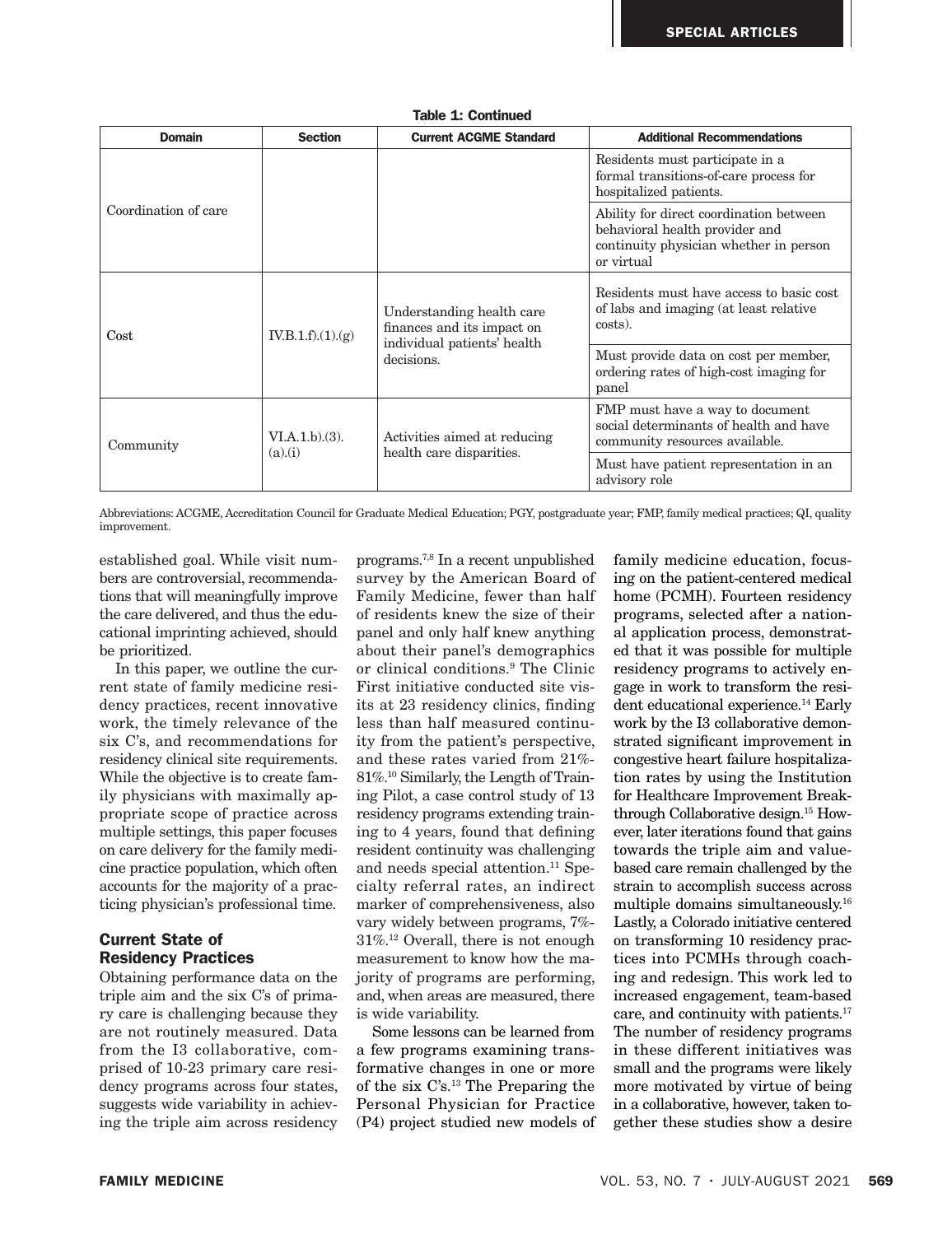and need for clinical redesign in residency practices.

## Recommendations

The recommendations below expand the RC requirements to ensure residents train in family medical practices (FMPs) designed to achieve the triple aim (Table 1). Despite the evolving nature of medical practice, the four C's of primary care plus the additional two C's (Cost and Community) are guiding principles that will help practices achieve the triple aim. Using the principles of the six C's and the available evidence, we recommend the following additional standards to create excellent training practices, and in turn, excellent family physicians.

Even before addressing the six C's, empanelment is critical to a FMP site. It allows us to assess access and enables continuity to be measured. Therefore, all patients of a practice must be empaneled. Panel sizes for residents vary widely across training programs.18 Some flexibility is needed in panel sizes based on the number of clinic sessions by year at each program. Increases in panel size can result in decreased continuity,<sup>19</sup> thus panel size should be designed to balance visit volume, access and continuity.

### *First-Contact Care*

Family physicians play a principal role as point of first contact for the health system. With more subspecialization by internists and pediatricians, family physicians provide much of the primary care in the United States.20 Access to primary care is associated with lower cost, better outcomes, and patient satisfaction,4,21,22 yet there is no RC requirement to measure access. Studies show that one of the easiest and most cost-effective ways to improve clinic availability is open-access scheduling, which reserves some appointments that can only be filled on the same day.23 Furthermore, technology changes the format in which patients access care and physicians deliver care. For example, the

COVID-19 pandemic saw marked acceleration in telehealth visits.24 For residents to learn the concept of first-contact care, FMPs should:

- Measure individual resident access resident using a standard metric (eg, time to third available);
- Adopt open-access scheduling; and
- Provide virtual (ie, phone or video) visits, and have defined processes for evaluating virtual care competence and independence.

#### *Continuity*

Greater care continuity is associated with improved patient outcomes, provider and patient satisfaction, and reduced health care costs.3,10,25-88 Efforts to ensure timely and convenient access to care may conflict with ensuring continuity with specified providers or even provider teams. Achieving continuity in residency clinics faces additional tensions between assignment to the FMP and required/desired specialty rotations as well as the need to abide by ACG-ME work hour limits.<sup>11</sup> Despite these challenges, continuity during residency training is essential.

Given the complexities of care and the desire to achieve the triple aim, family physicians must provide continuity within the context of a care team. Development of team care models improves continuity and thus can be a strategy to overcome certain challenges.25 A potential risk with team care is the dilution of the interpersonal physician-patient relationship which remains a critical element in achieving better outcomes.<sup>29</sup> Interpersonal continuity is also associated with greater self-reported physician meaning and joy in work reported, thereby supporting the critical of goal of provider wellness.10,27

Currently there is no ACGME RC requirement to measure continuity in residency FMP's. Trade-offs exist between emphasizing provider-oriented versus patient-oriented continuity and to favor one may hinder the other.25 One metric has not been

shown to lead to superior outcomes over another. Therefore, we do not recommend the type of continuity measurement except that it reflects patient care provided by residents. A baseline requirement for measurement of one or more types of continuity in the FMP would compel sponsoring institutions and health systems to prioritize this metric along with more traditional quality metrics.

To enhance continuity, all programs must:

- Facilitate patient access to their continuity resident physician whether in person, by video, phone or email every workday. Provisions should be established for team coverage when the resident is not available, but rotation demands should not be the determining factor.
- Establish an annually reported metric for continuity (either patient or resident providerbased) that reflects the average for each resident by year end.
- Ensure residents are actively engaged in addressing their patients' needs even if working within a team-care model. Patient messages and test results should be addressed by the assigned resident unless that resident is on vacation or otherwise unavailable.

#### *Comprehensiveness*

Primary care physicians coordinate the complex chronic care of patients who often have multiple comorbidities. In a study of 148 primary care practices, 45.2% of patients had two or more chronic conditions.30 Furthermore, trends in chronic illness burden point to the increasing relevance of a comprehensive primary care specialty where previously specialized conditions will necessarily become generalized. This transition offers a broader role for primary care physicians in areas such as mental health, obesity, addiction, chronic infections (HIV, hepatitis C), palliative care, telehealth, and expanded outpatient care models (eg, "hospital at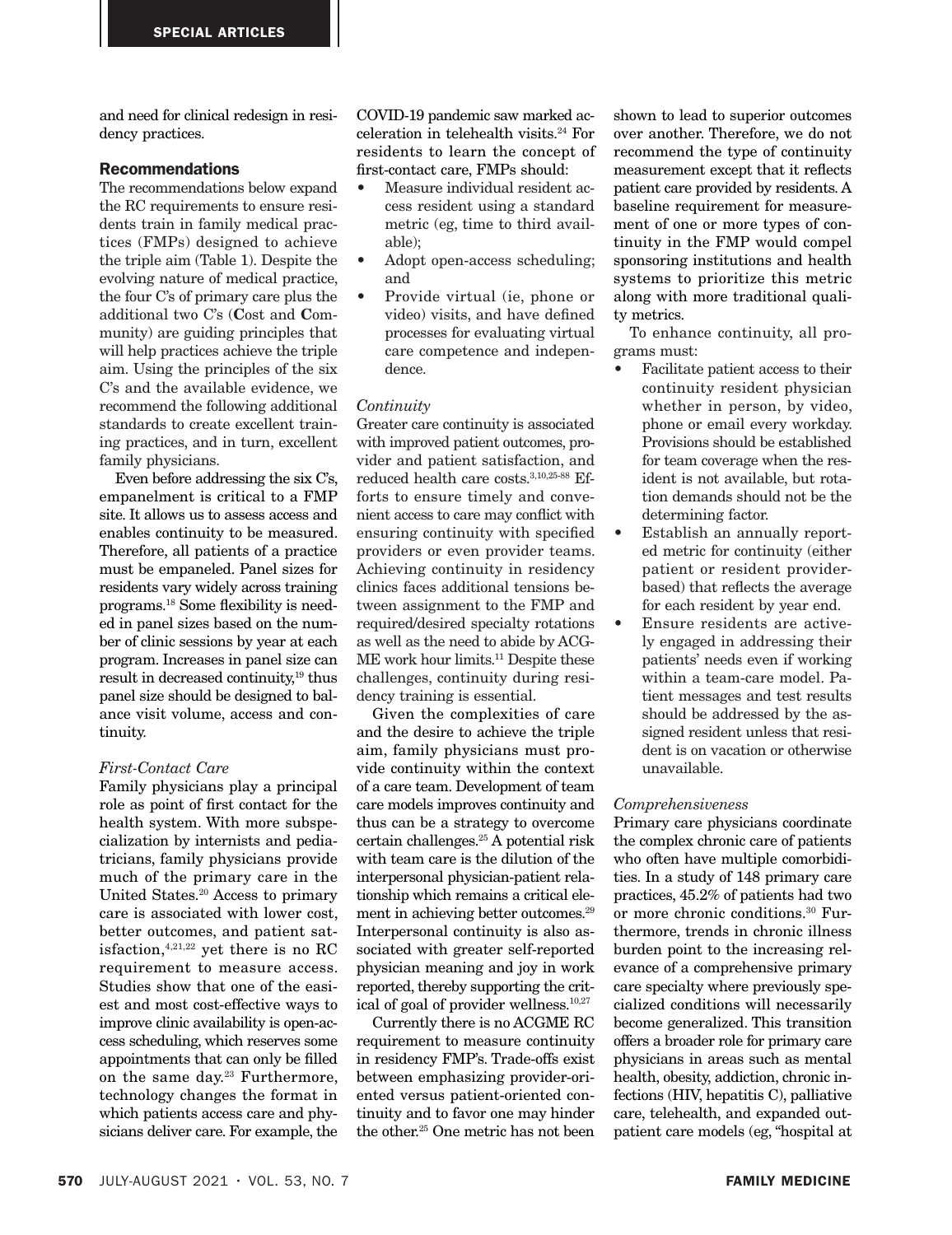home"). Additionally, increasing family physician comprehensiveness of care is associated with lower average payments per patient.31 Conversely, a recent graduate survey indicated that graduates' actual practice scope was narrower compared with the scope they felt prepared to provide.<sup>32</sup> Thus, ensuring residents continue to provide a comprehensive scope of care will mean balancing training opportunities with what is needed and should be provided in the community setting.

Part of comprehensiveness is focusing on quality of care for both prevention and chronic disease. Residents must not only have access to quality data but must also actively engage in quality improvement (QI). Focusing resident QI work on health care system metrics (ie, aligning with the clinic's focus), can improve engagement and sustainability.33 It would be challenging to set a target for individual metrics across all residency programs that stays relevant over time, thus, we recommend using externally reported metrics such as an Accountable Care Organization (ACO). The metrics already being reported should serve as the foundation of QI work.

To ensure a comprehensive scope of care, the FMP must:

- Track practice and individual referral rates to subspecialists and provide normative data to residents and FMP leadership to ensure comprehensive care is delivered in the FMP rather than referred.
- Maintain resident panels with multimorbid conditions such that by the second year; each resident must have patients on their panel with two or more chronic diseases.
- Provide opportunity for residents to be directly involved in the care of conditions currently amenable to primary care that were previously in the specialty realm.
- Provide residents with individual and practice-level data on any

quality metrics being measured in the clinic.

#### *Coordination of Care*

Family physicians need to coordinate care for chronic medical conditions. This means that they need to have communication with the specialists taking care of their patients.<sup>34</sup> One area that has seen advances in care coordination is the integration of behavioral health, leading to improved chronic disease metrics, decreased utilization and reduced costs.35 Additionally, programs that coordinate discharged patients between the inpatient and outpatient setting have demonstrated decreased emergency department (ED) visits, hospitalizations, and total cost of care.<sup>36</sup>

To train residents in care coordination, FMPs should:

- Establish defined curriculum and training outcomes related to coordination with specialists, including electronic communication and/or teleconsultation.
- Have residents develop competency in formal transitions of care process post-discharge from the hospital.
- Have integrated behavioral health that allows direct coordination between behavioral health provider and continuity physician whether in person or virtual and provides or directly coordinates treatment for substance use disorder.

#### *Cost of Care*

A growing obstacle facing health care in the United States is the unsustainable rising cost of care. The United States leads as one of the countries with the highest costs in health care in the world, spending \$3.6 trillion per year.<sup>37</sup> High-cost imaging, and ED and hospital utilization are all driving these costs and need to be better managed to contain costs. The Choosing Wisely Campaign is one example of advancing the thinking across specialties to avoid unnecessary tests, treatments, and procedures.38 Given evidence that residents will have similar cost

patterns in their future practice, and very few residents receive feedback on cost or utilization for their panel, it is especially important to ensure their training setting provides costconscious care.<sup>9,39</sup>

Cost of care is impacted by many variables including type, location, and coordination of services provided.40 While there is an RC standard to provide financial performance to residents, the practice management metric does not directly address the financial burden on the patient. In one study, providing imaging utilization data compared to peers there was a decrease from a 4.2-fold variation between the highest and lowest utilizers before the intervention to a 3.3-fold variation afterwards. $41$ This suggests providing utilization data may help discourage inappropriate ordering. Curbing costs may be achievable in the future with proper modeling of reviewing utilization costs in residency. To promote cost-conscious care, the FMP should provide:

- Charge data for common laboratory and imaging tests ordered at the FMP to residents and faculty. At a minimum, relative costs should be provided.
- The average cost per patient for a resident's continuity panel and for the practice based on billing data. This can include costs generated in the FMP, plus system-generated costs (eg, hospitalizations, imaging, referrals).
- Ordering rates of high-cost imaging both at the resident and practice level.

#### *Community*

Current challenges with widening gaps of health disparities remain rooted in our inability to address the underlying driving systems at the community level.36,42 Training in community settings that includes public and population health provides the adaptability required to respond to a variety of our patients' needs. 43 Longitudinal and experiential models of training lend themselves to greater appreciation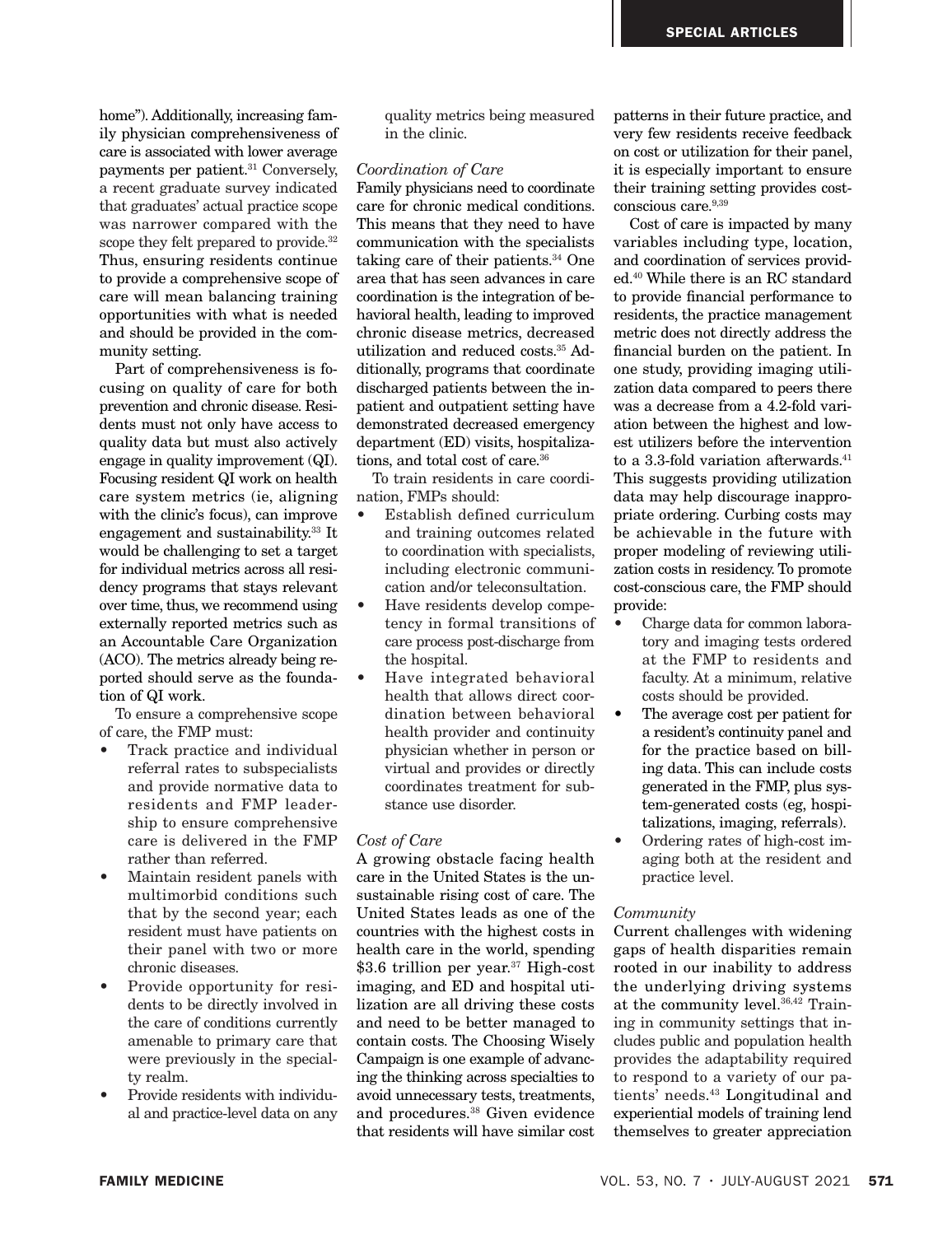for cultural competencies and social drivers of health, especially in underresourced settings and areas with significant health care disparities.44 Patient representation and engagement can also directly influence the practice beyond patient satisfaction scores, to provide a more inclusive, person-centered approach to the experience of care.45-47 Family medicine residency training must provide opportunities for residents to integrate public and community health into the practice.<sup>48</sup> Additionally, there is a recognized need to improve the curricula and introduce innovative methods to address the social determinants of health.49 Ultimately, family physician commitment to the societal obligations to prevent disease and promote health of individual patients and communities is highlighted in the shift to value-based payments to improve outcomes.50 To train in community focused care, FMPs should:

- Define their community served, identify the key attributes of that community, and specify how it correlates to their practice. Recommended considerations include race, ethnicity, primary languages spoken, social characteristics, as well as identified community assessments and partnerships.
- Have patient representation in an advisory role.<sup>51</sup> Options include community advisory boards with a minimum of 50% patient representation or patient advisory boards or councils.
- Assess and mitigate the impact of social determinants of health through use of system and community resources. Improvement metrics in health disparities should be reported as outlined by the ACGME Clinical Learning Environment Review (CLER) process.

#### **Conclusion**

Reenvisioning the ACGME standards to promote excellence in clinical practice refocuses our attention to the foundational principles of our

discipline and centers the practice as the curriculum for training. Family medicine was built upon the idea that we best serve patients through our long-term relationships occurring across multiple settings. The practices in which we train residents are the most significant levers to impact care delivery and education. The better we train residents in an environment of coordinated, comprehensive, and contiguous personcentered care, the more effectively we will imprint key aspects of care delivery toward the triple aim. Furthermore, by adapting our view of the practice to proactively address population health and value-based care through evidence-informed decision making, we not only benefit cost consciousness, but we also improve opportunities to engage the local communities we serve. In the many areas where our data are currently limited, we need to evaluate and determine our current state if we are to establish best practices. We cannot assume we are providing excellent care without first measuring and evaluating it. Thus, several of our recommendations include this as a first step. As we strive to ensure our specialty retains its reverence and relevance, the challenge ahead will rely upon our ability to rapidly adapt to shifting landscapes, and perhaps there is no better place to start but within and beyond the walls of our residency training practices.

DISCLAIMER: The views expressed in this article are the authors' own and not an official position of their respective institutions.

CORRESPONDING AUTHOR: Address correspondence to Dr Dana Neutze, Department of Family Medicine, University of North Carolina, 590 Manning Dr, Chapel Hill, NC 27514. 984- 974-0210. Fax: 919-966-6212. dana\_neutze@ med.unc.edu.

#### References

- 1. Berwick DM, Nolan TW, Whittington J. The triple aim: care, health, and cost. Health Aff (Millwood). 2008;27(3):759-769. doi:10.1377/ hlthaff.27.3.759
- 2. Phillips RL Jr, Petterson SM, Bazemore AW, Wingrove P, Puffer JC. The Effects of training institution practice costs, quality, and other characteristics on future practice. Ann Fam Med. 2017;15(2):140-148. doi:10.1370/afm.2044
- 3. Bazemore A, Petterson S, Peterson LE, Bruno R, Chung Y, Phillips RL Jr. Higher primary care physician continuity is associated with lower costs and hospitalizations. Ann Fam Med. 2018;16(6):492-497. doi:10.1370/afm.2308
- 4. Chang C-H, Stukel TA, Flood AB, Goodman DC. Primary care physician workforce and Medicare beneficiaries' health outcomes. JAMA. 2011;305(20):2096-2104. doi:10.1001/ jama.2011.665
- 5. Dieleman JL, Baral R, Birger M, et al. US spending on personal health care and public health, 1996-2013. JAMA. 2016;316(24):2627- 2646. doi:10.1001/jama.2016.16885
- 6. Houlihan J, Leffler S. Assessing and addressing social determinants of health: a key competency for succeeding in value-based care. Prim Care. 2019;46(4):561-574. doi:10.1016/j. pop.2019.07.013
- 7. Donahue KE, Reid A, Lefebvre A, Stanek M, Newton WP. Tackling the triple aim in primary care residencies: the I3 POP Collaborative. Fam Med. 2015;47(2):91-97.
- 8. Page CP, Reid A, Drostin C, Newton WP. Variation in triple aim measures: implications of clinical signatures in family medicine residency programs. J Grad Med Educ. 2018;10(5):548- 552. doi:10.4300/JGME-D-17-00470.1
- 9. Re-envisioning family medicine residency education: resident survey, American Board of Family Medicine, unpublished data.
- 10. Dubé K, Gupta R, Kong M, Knox M, Bodenheimer T. Continuity of care in residency teaching practices: Lessons from "bright spots." Perm J 2018;22:18-028. DOI: https://doi.org/10.7812/ TPP/18-02
- 11. Carney PA, Conry CM, Mitchell KB, et al. The Importance of and the Complexities Associated With Measuring Continuity of Care During Resident Training: Possible Solutions Do Exist. Fam Med. 2016;48(4):286-293.
- 12. Gwynne M, Page C, Reid A, Donahue K, Newton W. What's the Right Referral Rate? Specialty Referral Patterns and Curricula Across I3 Collaborative Primary Care Residencies. Fam Med. 2017;49(2):91-96.
- 13. Bodenheimer T, Aulakh S, Kong M, Koonce T. Profiles of Three High-Performing Primary Care Residency Clinics. AAMC; 2018.
- 14. Carney PA, Eiff MP, Waller E, Jones SM, Green LA. Redesigning Residency Training: Summary Findings From the Preparing the Personal Physician for Practice (P4) Project. Fam Med. 2018;50(7):503-517. doi:10.22454/ FamMed.2018.829131
- 15. Newton W, Baxley E, Reid A, Stanek M, Robinson M, Weir S. Learnings From the I3 Collaborative. Fam Med. 2011;43(7):495-502.
- 16. Donahue KE, Reid A, Baxley EG, et al. Triple aim is triply tough: can you focus on three things at once? Fam Med. 2018;50(3):179-187. doi:10.22454/FamMed.2018.885946
- 17. Jortberg BT, Fernald DH, Dickinson LM, et al. Curriculum redesign for teaching the PCMH in Colorado family medicine residency programs. Fam Med. 2014;46(1):11-18.
- 18. Gupta R, Barnes K, Bodenheimer T. Clinic first: 6 actions to transform ambulatory residency training. J Grad Med Educ. 2016;8(4):500-503. doi:10.4300/JGME-D-15-00398.1